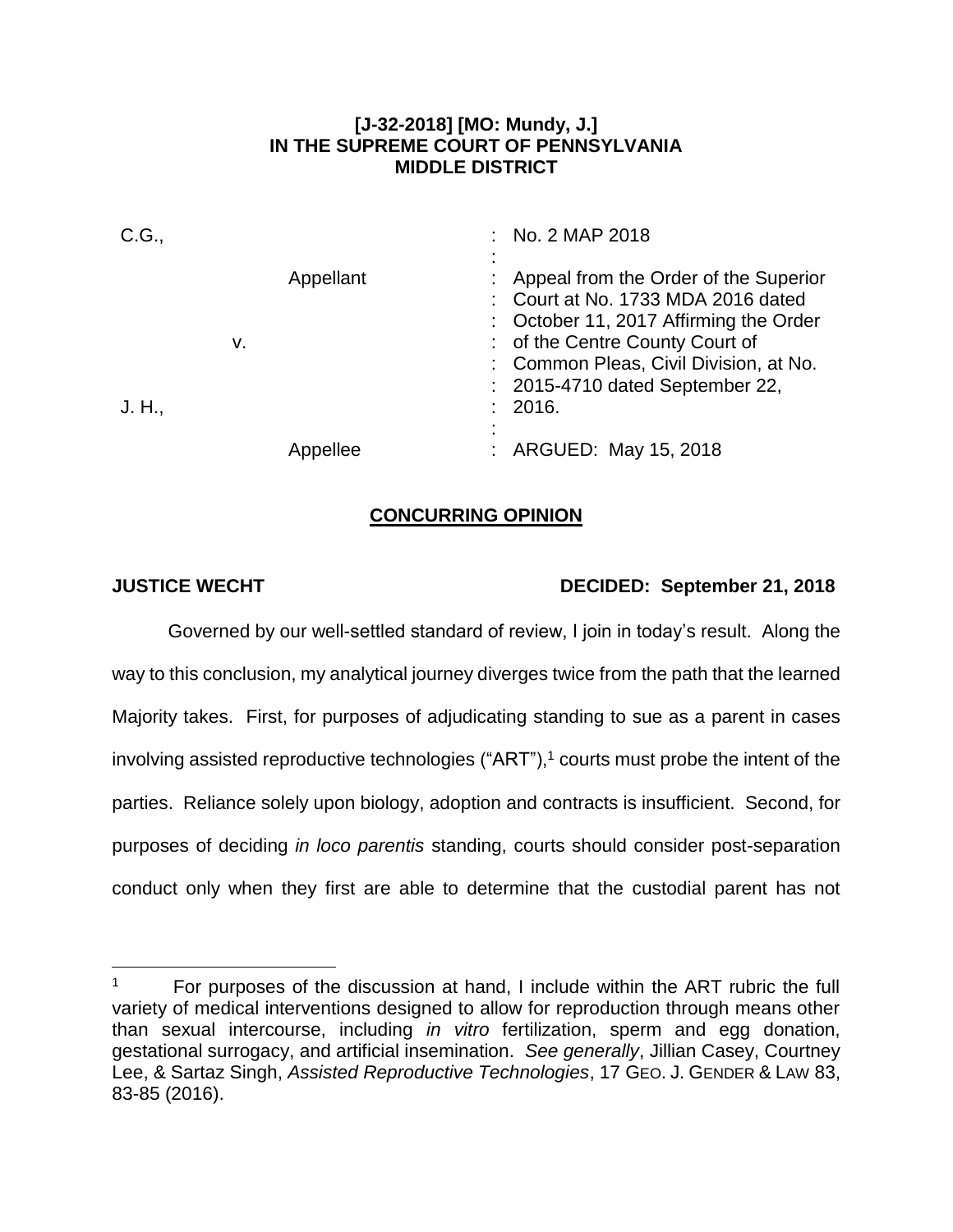withheld the child from the other party. Otherwise, custodial parents effectively can preclude most *in loco parentis* claims by non-custodial parties. My thinking on these two points follows.

# **Parentage and Intent**

 In affirming the Superior Court, the Majority correctly notes that the appellate panel's cramped definition of parentage as including only biological and adoptive parents overlooked the recognition of parentage by contract expounded in *Ferguson v. McKiernan*, 940 A.2d 1236 (Pa. 2007) and *In re Baby S.*, 128 A.3d 296 (Pa. Super.  $2015$ ).<sup>2</sup> This is fine as far as it goes. But it does not go far enough. The Majority draws too narrowly upon *Ferguson* and *Baby S.*, validating solely their contractual jurisprudence but declining to proceed further.<sup>3</sup> While a measured approach to standing is always appropriate,<sup>4</sup> the Majority's analysis, while reasonable in the main, nonetheless fails to

 $\overline{a}$ <sup>2</sup> *See* Maj. Op. at 21. To this list, I would add that one can be found to be a parent, regardless of biology or adoption, through the presumption of paternity, *see Brinkley v. King*, 701 A.2d 176, 178-79 (Pa. 1997) (stating that a child conceived or born during a marriage is presumed to be the husband's child), and paternity by estoppel. *See Freedman v. McCandless*, 654 A.2d 529, 532-33 (Pa. 1995) ("Estoppel in paternity actions is merely the legal determination that because of a person's conduct (*e.g.*, holding out the child as his own, or supporting the child) that person, regardless of his true biological status, will not be permitted to deny parentage.").

<sup>3</sup> *See* Maj. Op. at 21 & n.11.

 $4$  At the time that C.G. filed for custody, the applicable statute provided standing to pursue custody to a parent, a person who stands *in loco parentis*, or a grandparent in certain specified circumstances. 23 Pa.C.S. § 5324 (2011). In response to J.H.'s preliminary objections, C.G. asserted standing as a parent or, alternatively, as someone who stood *in loco parentis* to Child. As the Majority notes, standing in custody cases is governed by statute. *See T.B. v. L.R.M.*, 786 A.2d 913, 916 (Pa. 2001) (stating that standing exists in custody cases when authorized by statute). Standing for custody purposes implicates the fundamental liberty issue of a parent's ability to direct the care and custody of his or her child. *See generally Troxel v. Granville*, 530 U.S. 57, 66 (2000).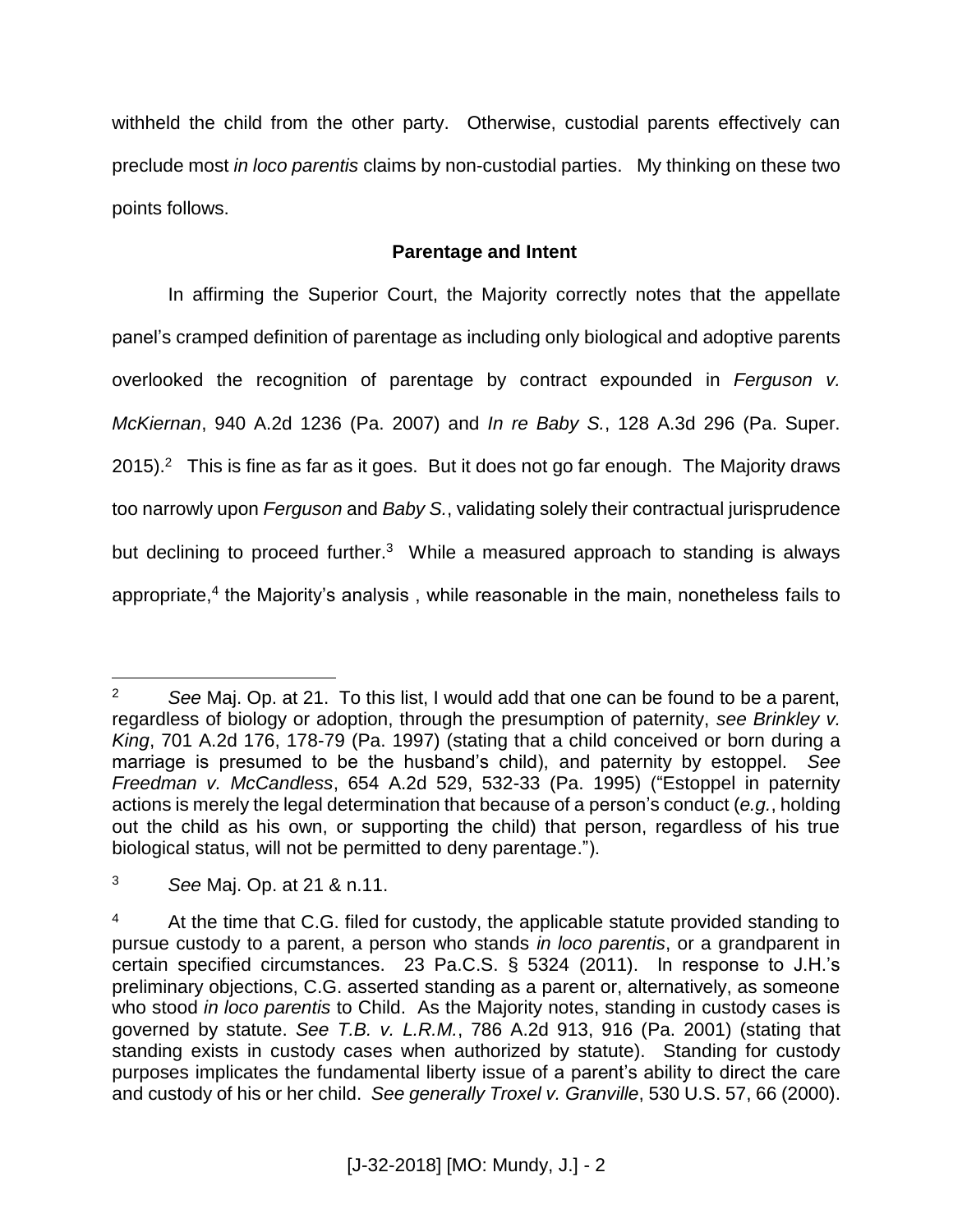imagine and embrace the intent-based paradigm that ART-related child custody disputes require.

Consider *Ferguson*. There, the trial court found, and this Court accepted, that the mother approached her former intimate partner with a request for sperm donation so that she could conceive a child via *in vitro* fertilization. *Ferguson*, 940 A.2d at 1239. Only after the mother convinced the sperm donor that he would bear no legal or financial responsibility for the prospective child did the donor agree to the arrangement. *Id.* The donor did not pay for the *in vitro* fertilization, did not complete most of the paperwork, and did not attend prenatal appointments. *Id.* at 1240. After mother went into premature labor, she requested the sperm donor to join her at the hospital, where she delivered twins. Afterward, with the mother's agreement, the sperm donor maintained anonymity, assumed no financial responsibility, and was not listed on the birth certificates. *Id.* Indeed, the donor had little contact with the mother or twins following the birth, provided no financial support, and assumed no paternal duties. *Id.* Rejecting the mother's public policy arguments, this Court decided that the oral contract between the mother and the sperm donor was enforceable and held that the mother was foreclosed from seeking child support from the donor. *Id.* at 1247-48.

Viewing *Ferguson* from the perspective of the parties' intent, the same adjudication would result. The sperm donor's actions bore all the hallmarks of a clinical donation of gametes calculated and designed to result in no parental role for the donor. The mother acted in accordance with that intention for approximately the first five years following the twins' births. She did not seek financial support, and she did not attempt to involve the sperm donor in the lives of her children. Neither the mother nor the sperm donor ever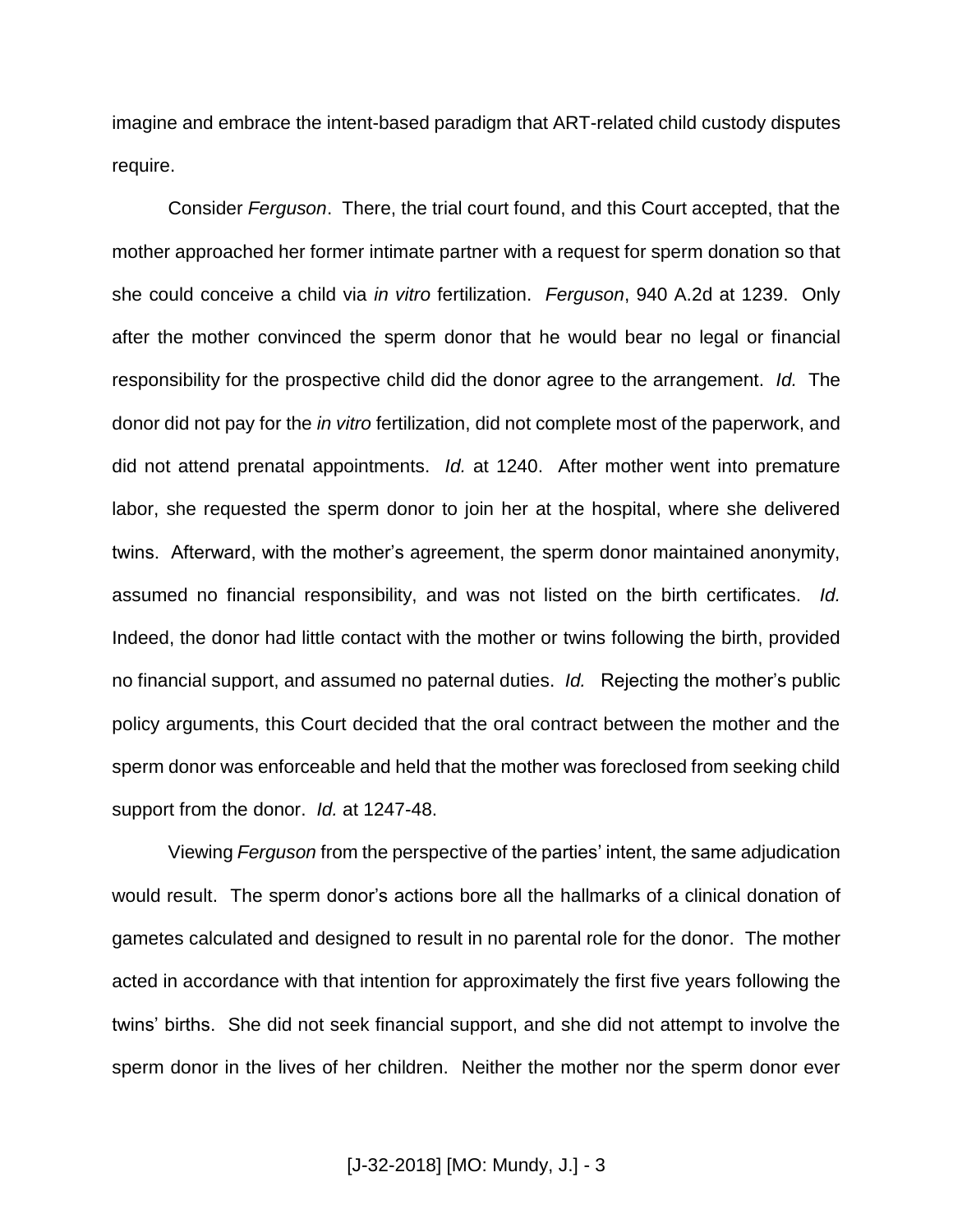manifested any intent for the latter to be a parent to the twins at any time before or after the birth; in fact, both the mother and the donor expressed and acted upon the opposite intention. And then, some five years on, the mother sued the sperm donor for child support. It was this volte-face that our Court declined to approve. By intention, as well as by contract, the mother's case for support was a non-starter.

Now, consider *Baby S.*. There, in determining that the ex-wife was the legal parent of the child born through ART, the Superior Court focused upon the existence of a contract. But the appellate panel just as easily could have ruled based upon the parties' intent. The father and ex-wife signed a contract to enter into a surrogacy with a gestational carrier and evidenced their intent to be the legal parents of the resulting child. *Baby S.*, 128 A.3d at 298. The ex-wife's communications with the gestational carrier demonstrated the ex-wife's intent to be a parent to the child. *Id.* at 299. The father and the ex-wife chose a gestational carrier in Pennsylvania because the ex-wife could be listed on the birth certificate without having to go through the adoption process. *Id.* at 298. When the pregnancy was confirmed, the ex-wife and the father moved to a new home in order to accommodate a larger family. They attended the twentieth-week ultrasound and acted in a way that suggested that they intended to parent the child. *Id.* at 300. Only when the father and ex-wife began to experience marital difficulties did the ex-wife begin to act in a manner contrary to that joint intention. *Id.* at 301. Because the ex-wife gave every indication that she was the parent of the child conceived through ART, the Superior Court could have relied upon her expressed and manifest intentions in order to find that she was the child's legal parent. That the Superior Court relied instead upon the existence of a contract is no contradiction of this principle.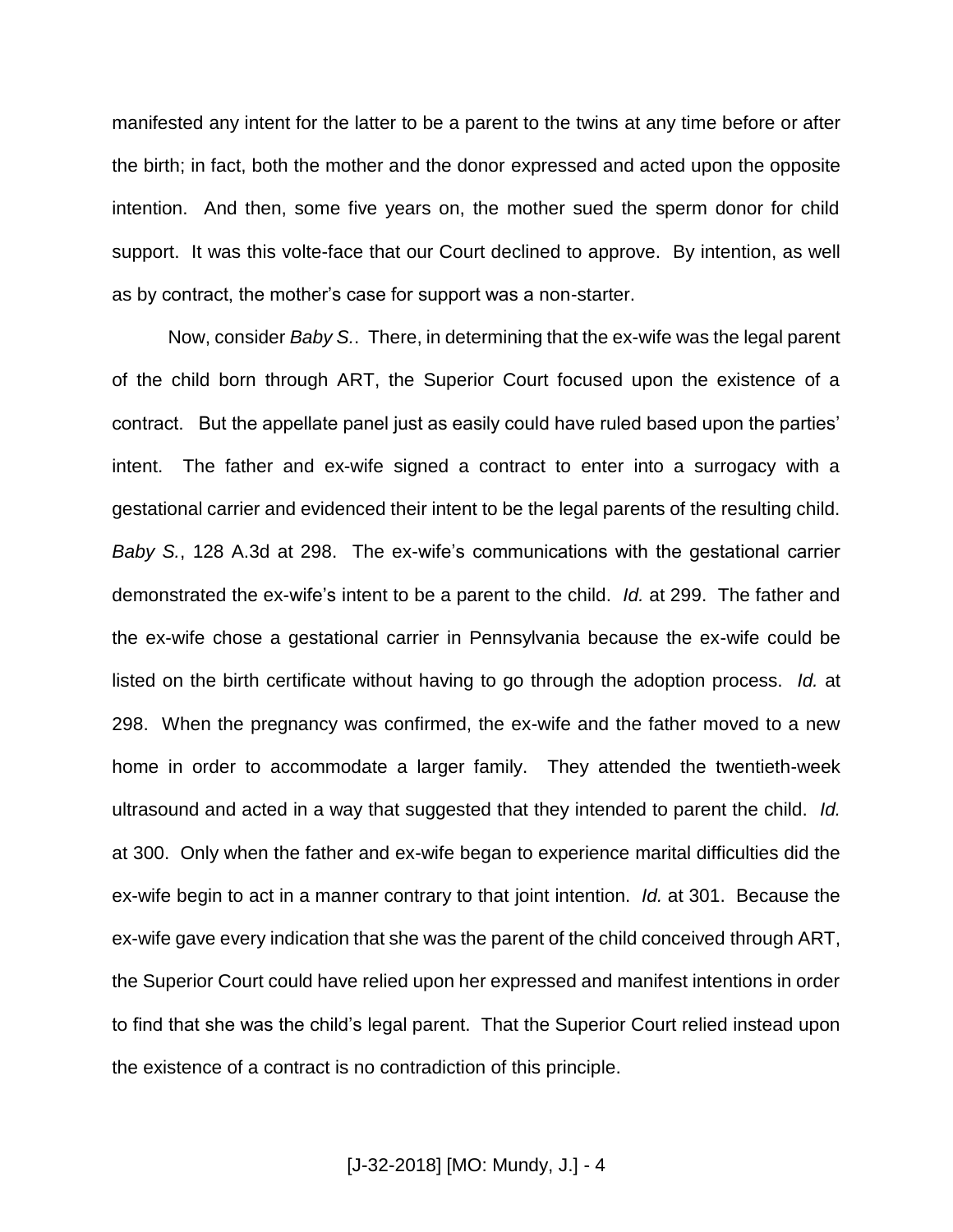Viewed through the lens of the parties' intentions, the *Ferguson* and *Baby S.* cases arrive at the same destination reached *via* a contract-based analysis. This is unsurprising, inasmuch as the contract evidences the intent. But the point of this exercise is that ART requires us to hypothesize other scenarios, cases in which an intent analysis would not foreclose a valid claim to parentage while a contract-based approach would. Under the Majority's formulation of parentage by contract, one becomes a parent through use of ART and the formation of a binding contract regarding ART. Maj. Op. at 21. Fair enough. But suppose that the members of a same-sex couple decide that one partner will become pregnant *via* ART and sperm donation; it is entirely foreseeable that only the partner being impregnated would contract with the ART facility. The second partner, who would have no biological connection to the child, would have no contract establishing a claim to parentage. Suppose further that no adoption is formalized, and that the couple separates after years in which both parties diligently raise and lovingly support the resulting child. Under the Majority's approach, the second partner has no claim to parent status and no standing to pursue any custody rights. Such a result is by no means dictated by the terms or spirit of our custody standing statute, which speaks in this regard only of "[a] parent of the child", thus begging the question now at hand. *See* 23 Pa C.S. §5324 (1). As well, such a result supplants the best interests analysis, eliminates the focus on the child's needs, and fails entirely to comport with contemporary family realities and especially the circumstances of Pennsylvanians who are parenting in same-sex relationships.

But, wait, you say. The second partner in the scenario imagined above almost certainly would enjoy standing in custody under an *in loco parentis* theory. *See* 23 Pa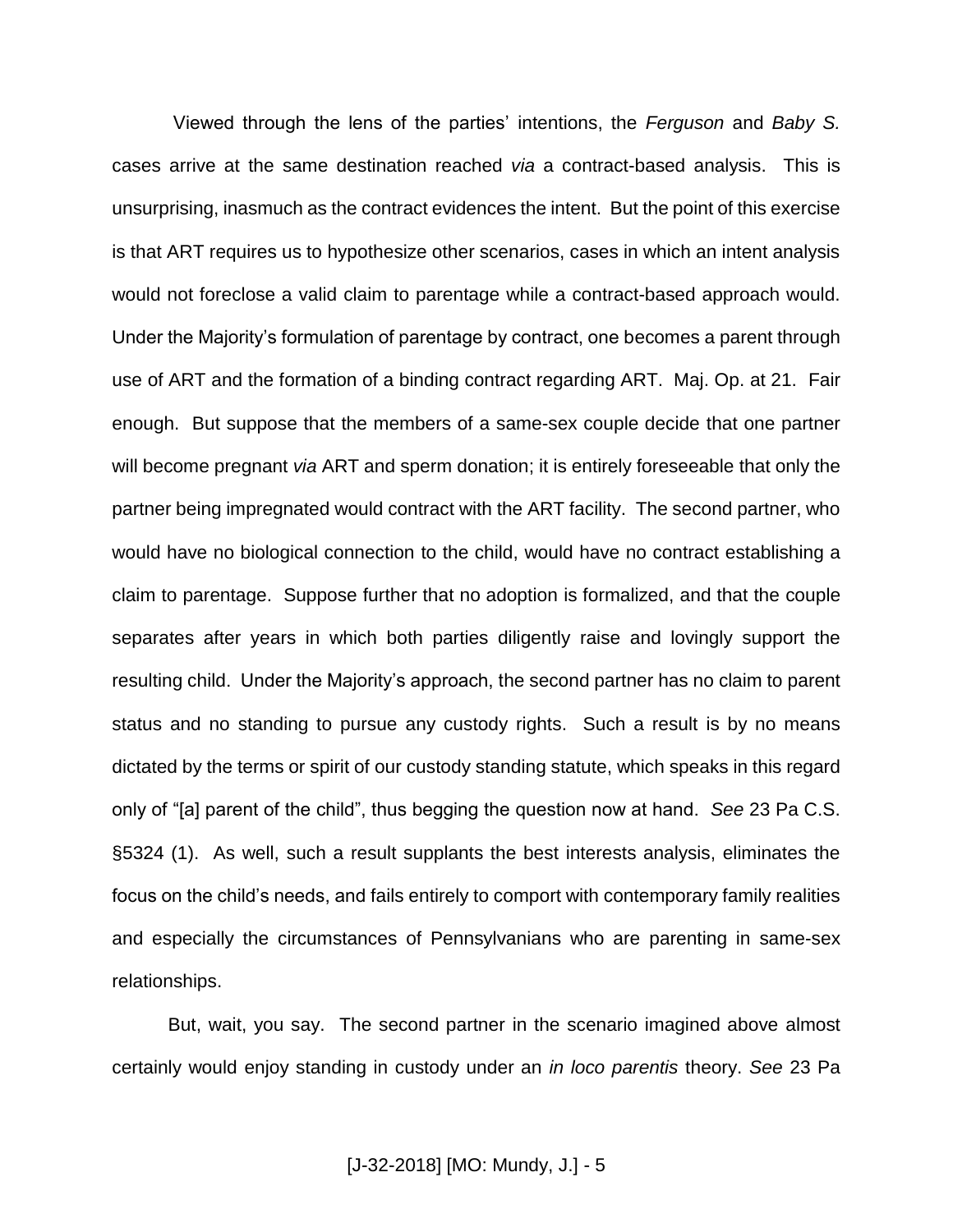C.S. § 5324(2). The problem is not so simple. First, if the couple separates shortly after (or before) the child's birth, the second partner -- who fully intended to be a parent (and this with the first partner's knowledge and consent) -- will have no claim to *in loco parentis* standing, there having been insufficient time for assumption of parental status and discharge of parental duties. *See T.B.*, 786 A.2d at 916-17. Second, and more significantly, resort to an *in loco parentis* approach concedes the parentage claim, which is the very issue that is at bar here. The point is that the second partner in these scenarios should be considered a parent for purposes of standing in custody. *In loco parentis* generally is considered a species of standing sought by *third* parties.<sup>5</sup>

In the past, Pennsylvania courts have found that same-sex partners have standing under the *in loco parentis* rubric. This paradigm has evolved with time and with the forward march of humanity. As a matter of law, a same-sex partner who participated in the decision to bring a child into the world, to raise, to educate, to support and to nurture that child, is no longer a third party. He or she is a parent. *See* Douglas NeJaime, *The Nature of Parenthood*, 126 YALE L.J. 2260, 2317-23 (June 2017) (discussing the practical and expressive harms attending non-recognition of parentage); Jillian Casey, Courtney Lee, & Sartaz Singh, *Assisted Reproductive Technologies*, 17 GEO. J. GENDER & LAW 83, 117 (2016) (identifying "judicial parentage tests that consider factors beyond intent" as a primary source of disparate treatment of same-sex couples seeking parentage). At this

 $\overline{a}$ 

<sup>5</sup> *See T.B.*, 786 A.2d at 916 ("A third party has been permitted to maintain an action for custody . . . where that party stands *in loco parentis* to the child "); *Morgan v. Weiser*, 923 A.2d 1183, 1186 (Pa. Super. 2007) ("As a general rule, third parties, other than grandparents, usually do not have standing to participate as parties in child custody actions. An exception to this general rule exists when the third party stands *in loco parentis* to the child.").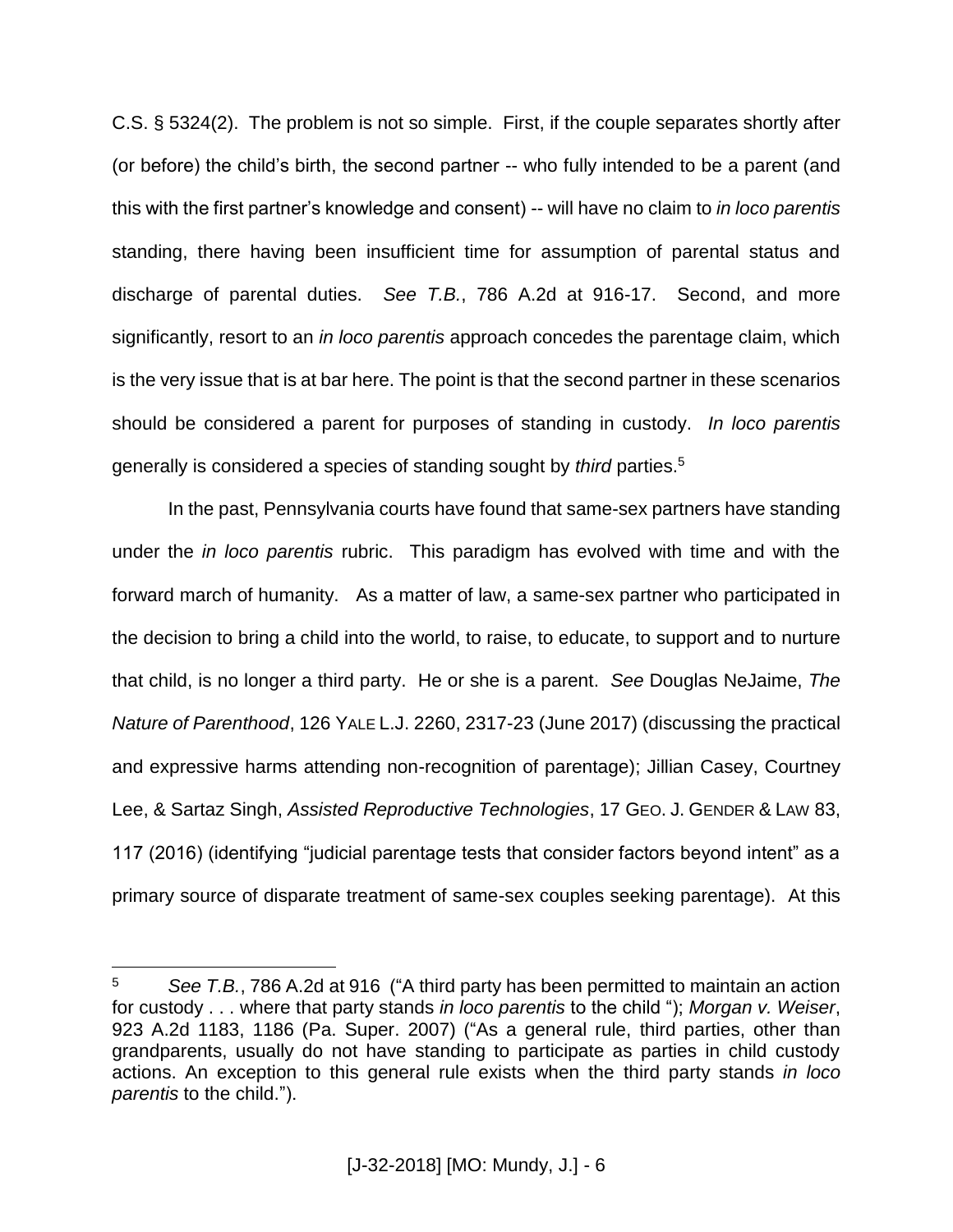late date, there is no defensible reason that partners in scenarios like the one sketched above should not be recognized as parents under the standing statute. It bears emphasis that nothing in the custody statute promulgated by our General Assembly bars such an intent-based approach. Only the judiciary stands in the way.

Observe that members of an opposite-sex couple availing themselves of ART in a situation identical to the one described above would not be consigned to such limbo. If the female partner contracts for ART with a sperm donor and the male partner is not a party to that contract and does not adopt the child, the male partner nonetheless can find shelter (and, more importantly, standing) in the paternity by estoppel doctrine in the event of a separation.<sup>6</sup> The male partner would need only to show that he held the child out as his own. He would not have to attempt intervention as a third party who seeks to stand in the shoes of a parent. I perceive no need or reason for treating these hypothetical parties differently when both intended fully to be parents and when both acted in accordance with those intentions.

While I would embrace an intent-based test for parentage for persons pursuing parentage through ART, I nonetheless concur with the Majority's determination that C.G. was not a parent under the facts of this case as found by the trial court.<sup>7</sup> As the Majority notes, the trial court found that J.H. was credible when she testified that C.G. never intended to be a parent to Child and that C.G. did not act as a parent. Further, the trial

 $\overline{a}$ 

<sup>6</sup> *See supra* n.2.

<sup>7</sup> "We must accept findings of the trial court that are supported by competent evidence of record, as our role does not include making independent factual determinations. In addition, with regard to issues of credibility and weight of the evidence, we must defer to the presiding trial judge who viewed and assessed the witnesses firsthand." *D.K. v. S.P.K.*, 102 A.3d 467, 478 (Pa. Super. 2014).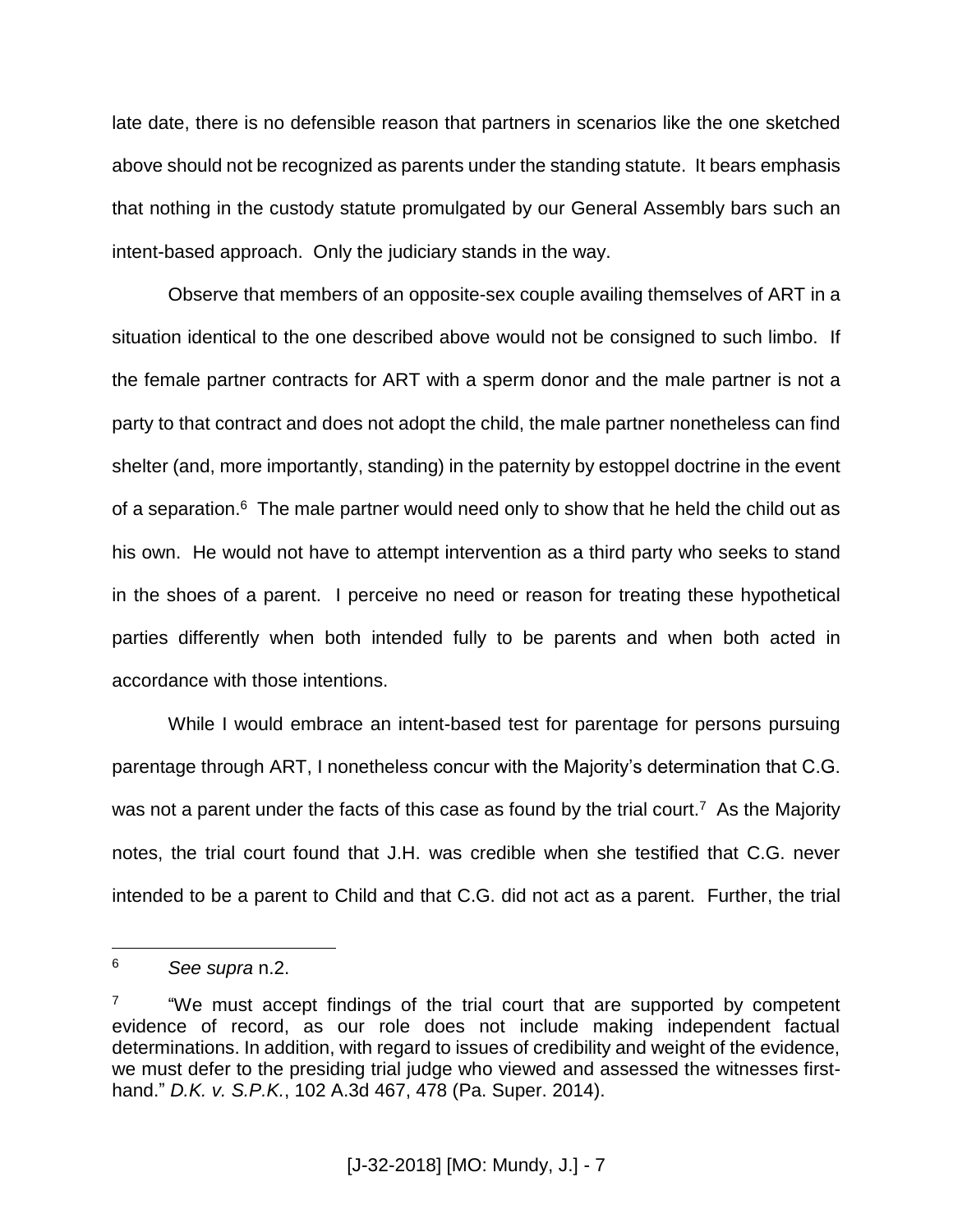court credited testimony that C.G. and J.H. reached no mutual decision to become parents. Given that there was no documentary evidence of C.G.'s intent to parent, and given that the trial court found, consistent with the record, that C.G.'s actions were not those of a parent, I join the Majority's conclusion that C.G. did not have standing as a parent pursuant to 23 Pa.C.S. § 5324.<sup>8</sup>

## **In Loco Parentis**

Turning to the issue of *in loco parentis* standing, I agree with the Majority that the bond between a child and a third party is not dispositive. Maj. Op. at 30. I further agree that "post-separation conduct [of the third party] should not be determinative of the issue of [*in loco parentis*] standing." *Id.* at 32. Nonetheless, the Majority would (and in fact does) permit the consideration of post-separation conduct as "shed[ding] light on . . . whether the person seeking standing was ever viewed as a parent-like figure." *Id.* I differ with the Majority as to how post-separation conduct should be considered and as to the manner in which such conduct plays a role in this case.

The Majority recognizes that there is "potential for misconduct" inasmuch as a parent can withhold the child from the third party in an attempt to destroy an *in loco parentis* relationship. *Id.* Though it acknowledges this concern, the Majority deems it no bar to consideration of C.G.'s post-separation conduct, and "decline[s] to foreclose a trial court from reviewing all relevant evidence. . . ." *Id.* The elasticity of this standard gives

 $\overline{a}$ 

<sup>8</sup> With respect both to this issue and to the *in loco parentis* analysis, as the trial court noted, the testimony of the parties and the witnesses was "in direct conflict." T.C.O. at 5. The record provides testimony that, if found credible, would support C.G.'s claims that she intended to be a parent and that she assumed a parental role and discharged parental duties. Similarly, there is testimony that supports J.H.'s claims to the opposite effect. Because we are bound as a reviewing court by the trial court's credibility findings, we must accept the testimony of J.H. and her witnesses.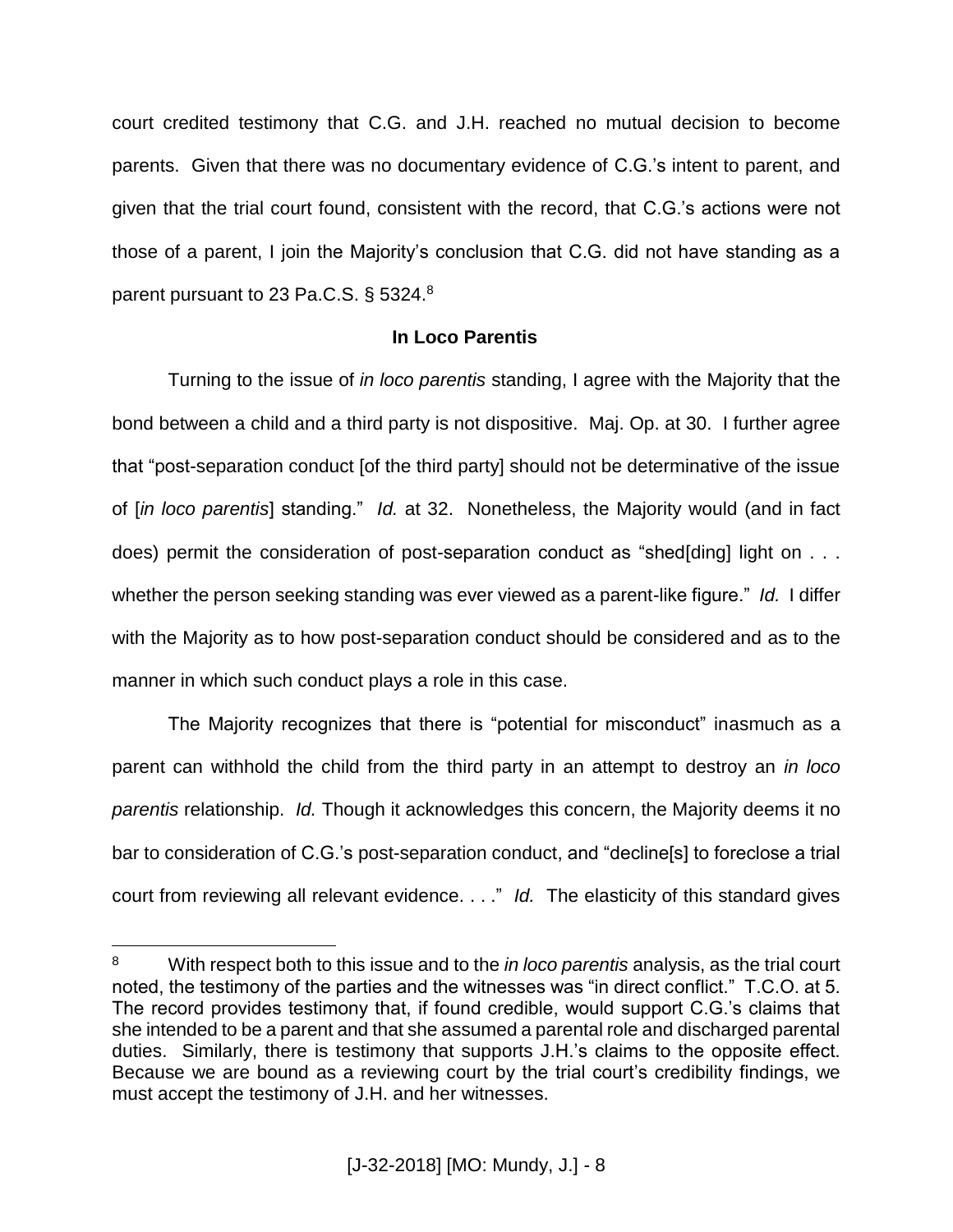me pause. If there is evidence that the third party has assumed parental status and discharged parental duties during the relationship, and if there is evidence that the custodial parent purposefully withheld the child, then post-separation conduct should not be considered for purposes of denying standing to the third party. This Court should not countenance even the suggestion that a parent unilaterally can erase from a child's life a third party who, in all material respects, acted as a parent.

The Majority maintains that the trial court in this case did not premise C.G.'s lack of standing upon her post-separation conduct. *Id.* Instead, the Majority opines, the trial court "simply concluded" that the post-separation conduct was "consistent" with the trial court's conclusion that C.G. did not act as a parent. *Id.* In ruling that C.G. did not act *in loco parentis*, the trial court considered that C.G. removed J.H. and Child from C.G.'s health insurance after separation and reasoned that doing so was consistent with C.G.'s post-separation conduct of ending any financial support and arranging for J.H. and Child to leave the shared residence. Trial Court Opinion at 6-7. The trial court also emphasized the fact that C.G.'s extended family did not maintain a relationship with Child following separation. *Id.* at 8. Finally, the trial court devoted one of the six categories it considered in determining *in loco parentis* standing to post-separation conduct. *Id.* at 9-10. In fact, the trial court began that portion of its analysis with: "Perhaps most telling that [C.G.] did not assume the role of a parent is her conduct post-separation." *Id.* at 9. Given that this case hinged upon credibility findings — in that the parties and their witnesses agreed upon very few facts — it appears that C.G.'s post-separation conduct weighed heavily in the trial court's finding that C.G. lacked standing to pursue custody.